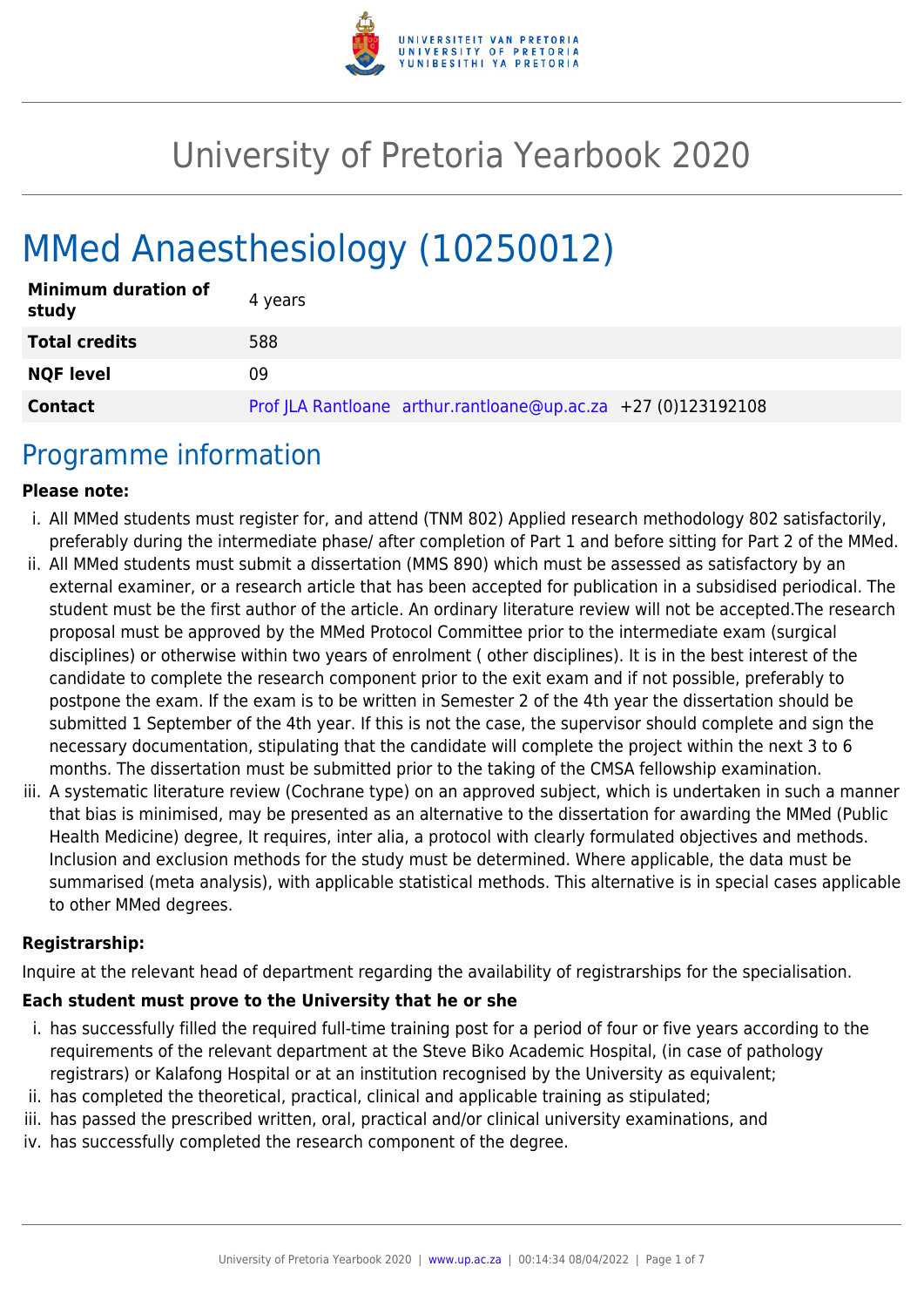

# Admission requirements

- MBChB degree of this University or a qualification deemed by the University to be equivalent to the MBChB degree for at least two years.
- Must be registered as a physician with the Health Professions Council of South Africa for at least one year.
- International students must have qualifications verified by SAQA.

## Other programme-specific information

**"Major subject"** refers to the recognised field of study in Medicine in which the student specialises. The study of the major subject extends over four or five years, as prescribed by the relevant department.

# Examinations and pass requirements

- i. The sequence of the examinations in the prerequisite subjects will be determined by the head of the department under which the major subject falls.
- ii. The nature, duration and time of the examinations in the prerequisite subjects are determined in cooperation with the heads of the departments under which the prerequisite subjects fall – with the proviso that, except in cases where stipulated otherwise, the examinations in the prerequisite subjects may be held at any time prior to or concurrently with the major subject. The examinations in the major subjects are held as follows:
- iii. In the case of four-year programmes: not before the end of the third year.
- iv. In the case of five-year programmes: not before the end of the fourth year.
- v. A minimum final mark of 50% is required by all departments to pass in a subject and in the clinical section of the examination, a subminimum of 50%. General Regulations apply.
- vi. A student is not admitted to the examination in a prerequisite subject (second examinations excluded) more than twice, nor is he or she admitted to the examination in the major subject more than twice.

**Note:** Certificates of satisfactory preparation and progress are required in respect of the fourth year of four-year programmes in which an examination is held at the end of the third year.

#### **Second examinations**

Second examinations for MMed students will only be held after at least six months have elapsed since the conclusion of the examination in which the student had failed.

### **Rules governing the writing of the examinations of the College of Medicine of South Africa [CMSA]**

- i. Only candidates who have met all requirements for the MMed degree except for the major subject (final examination), i.e. passed all prerequisite subjects (the latter to be interchangeable; can be passed either at the University or as primary and intermediary examinations at the College of Medicine of South Africa [CMSA], completed all practical, clinical and applicable training of four or five years as prescribed by the relevant academic department (continuous evaluation of the candidate, in an approved registrar post, by the head of department of the candidate); and completed the required research component for the degree in accordance with the Faculty Yearbook regulations, i.e. Applied research methodology 800 (TNM 800) and the dissertation (MMS 800) or an article (not an ordinary literature review) that has been accepted for publication in a subsidised periodical, will be allowed to write the college examination (exit examination), after which they will obtain both the CMSA fellowship and the MMed as specialist qualifications.
- ii. The rules have been effective as from 1 January 2011. As a transitional measure, cases will be considered on an individual basis where necessary.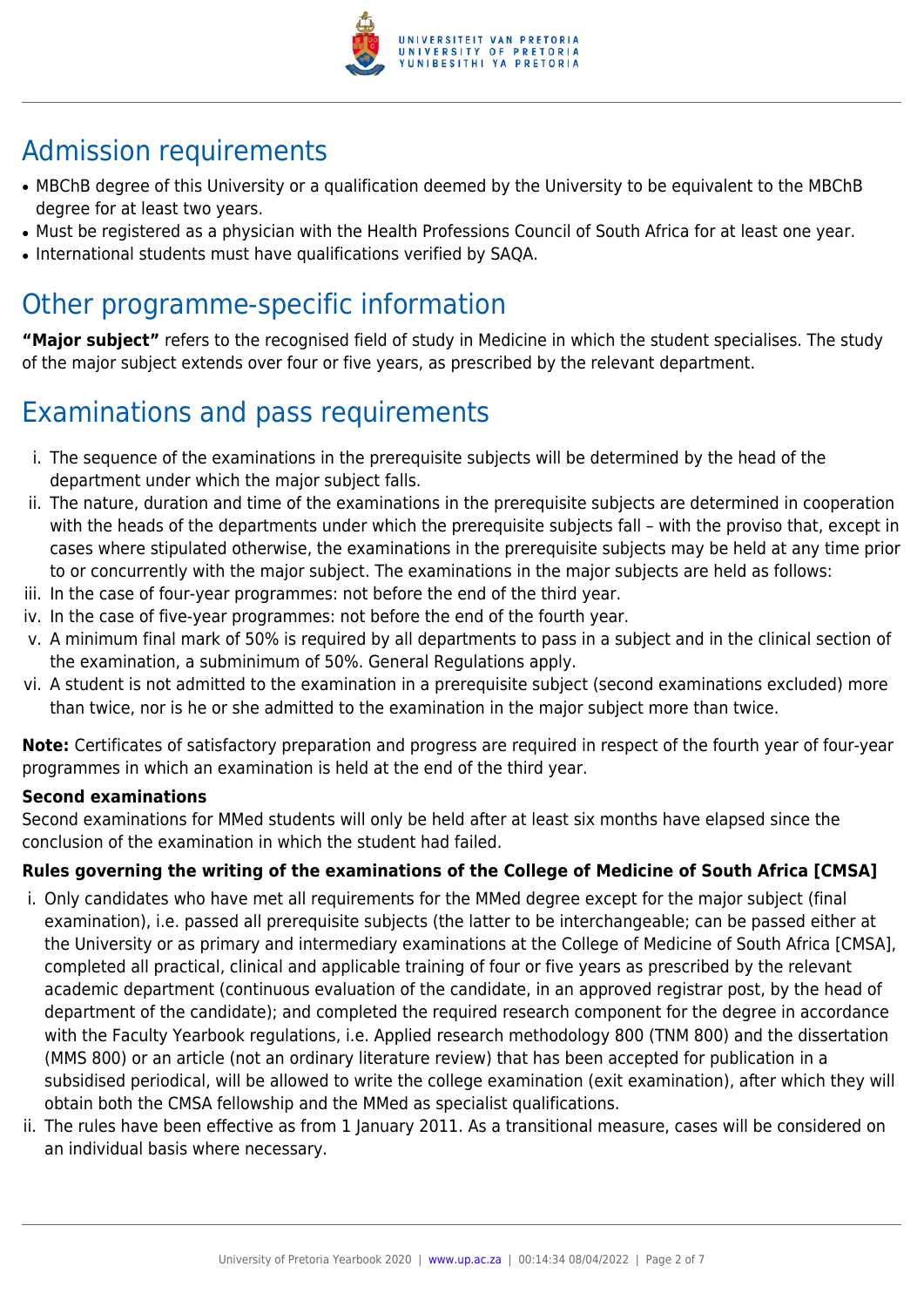

# Exemption

#### **Exemption**

- i. The Faculty Board may grant partial exemption from the training and work mentioned under par. (b) and (c)(i) and (ii) above on the grounds of comparable training and experience completed in another post or at another recognised institution – with the proviso that exemption from a maximum period of 18 months may be granted with regard to four-year and five-year programmes.
- ii. Exemption from a maximum of three years may be granted by the Department of Medical Oncology for the MMed in Medical Oncology [MMed(MedOnc)] on the grounds of the MMed(Int) or MMed(Paed) degree of this University, or experience recognised by the University as equivalent.
- iii. Specific prerequisite subjects must be passed within 24 months after commencement of the programme.

### Pass with distinction

The degree is conferred at the end of the prescribed training period (i.e. three, four or five years, respectively). The degree is conferred with distinction on a student who has obtained a final mark of at least 75% in his or her major subject.

## General information

#### **Registrars**

Departments expect registrars to participate increasingly in the examining and treatment of patients in the hospital, both in-patients and out-patients, as well as performing and interpreting tests in the laboratory (where applicable); initially under supervision and later increasingly at their own responsibility. Lectures/symposia with closely related departments are organised, as well as discussions of literature, etc.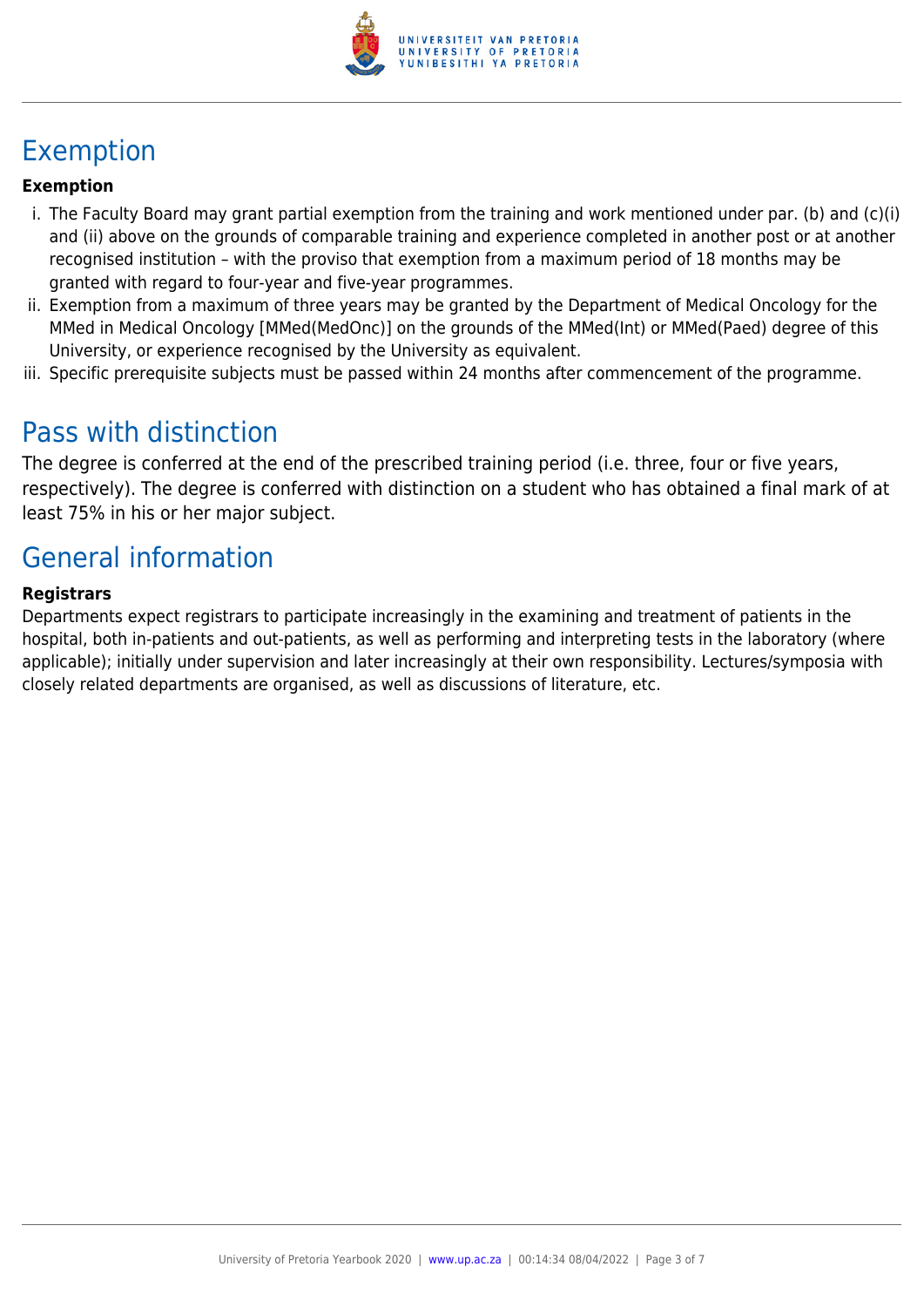

## Curriculum: Year 1

#### **Minimum credits: 588**

### **Core modules**

[Anaesthesiology 801](https://www.up.ac.za/faculty-of-education/yearbooks/2020/modules/view/ANE 801) (ANE 801) - Credits: 300.00 [Pharmacology 802](https://www.up.ac.za/faculty-of-education/yearbooks/2020/modules/view/FAR 802) (FAR 802) - Credits: 36.00 [Physiology 801](https://www.up.ac.za/faculty-of-education/yearbooks/2020/modules/view/FSG 801) (FSG 801) - Credits: 36.00 [Physics 808](https://www.up.ac.za/faculty-of-education/yearbooks/2020/modules/view/FSK 808) (FSK 808) - Credits: 36.00 [Dissertation 890](https://www.up.ac.za/faculty-of-education/yearbooks/2020/modules/view/MMS 890) (MMS 890) - Credits: 180.00 [Applied research methodology 802](https://www.up.ac.za/faculty-of-education/yearbooks/2020/modules/view/TNM 802) (TNM 802) - Credits: 0.00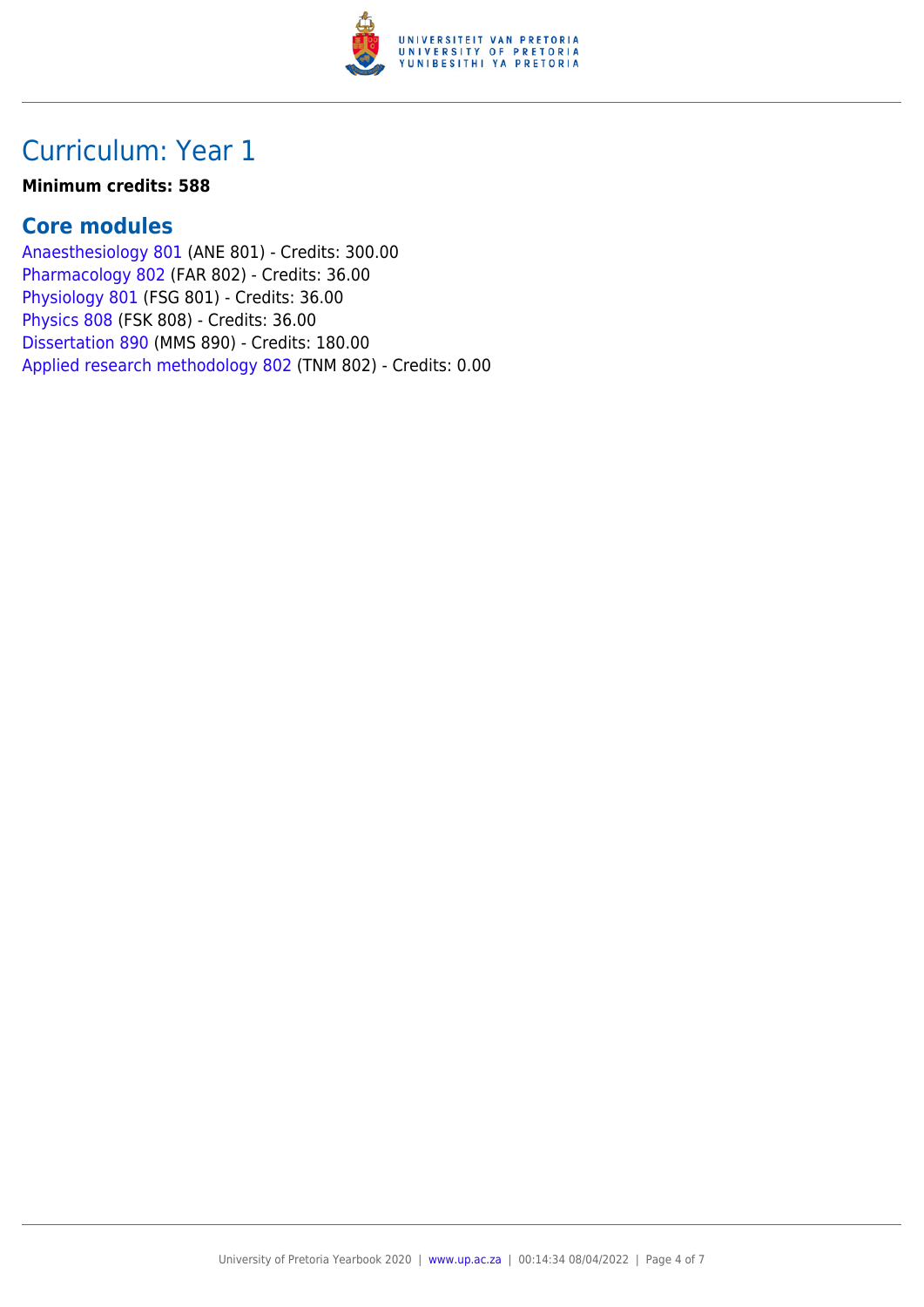

## Curriculum: Year 2

#### **Minimum credits: 588**

### **Core modules**

[Anaesthesiology 801](https://www.up.ac.za/faculty-of-education/yearbooks/2020/modules/view/ANE 801) (ANE 801) - Credits: 300.00 [Pharmacology 802](https://www.up.ac.za/faculty-of-education/yearbooks/2020/modules/view/FAR 802) (FAR 802) - Credits: 36.00 [Physiology 801](https://www.up.ac.za/faculty-of-education/yearbooks/2020/modules/view/FSG 801) (FSG 801) - Credits: 36.00 [Physics 808](https://www.up.ac.za/faculty-of-education/yearbooks/2020/modules/view/FSK 808) (FSK 808) - Credits: 36.00 [Dissertation 890](https://www.up.ac.za/faculty-of-education/yearbooks/2020/modules/view/MMS 890) (MMS 890) - Credits: 180.00 [Applied research methodology 802](https://www.up.ac.za/faculty-of-education/yearbooks/2020/modules/view/TNM 802) (TNM 802) - Credits: 0.00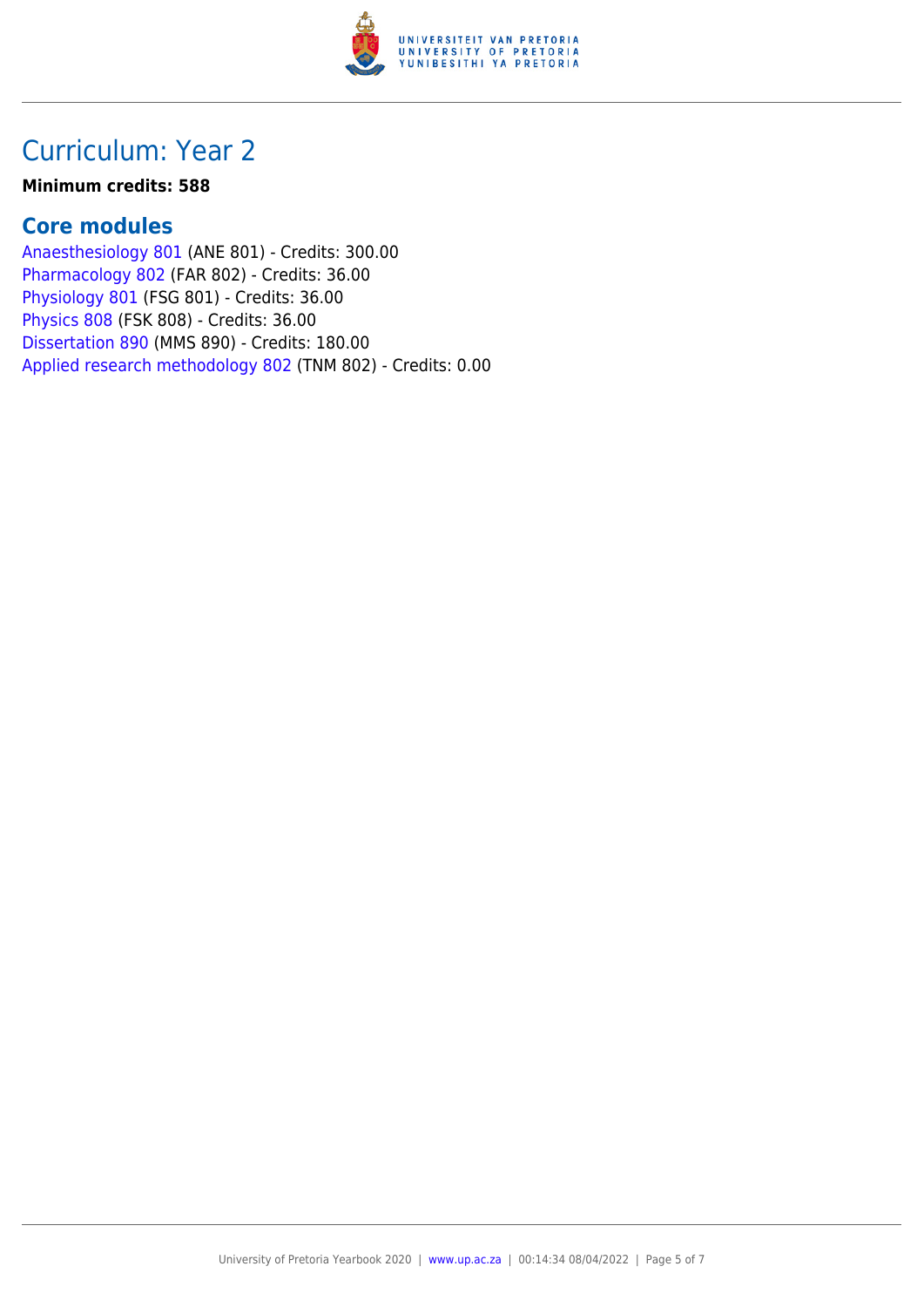

## Curriculum: Year 3

#### **Minimum credits: 588**

### **Core modules**

[Anaesthesiology 801](https://www.up.ac.za/faculty-of-education/yearbooks/2020/modules/view/ANE 801) (ANE 801) - Credits: 300.00 [Pharmacology 802](https://www.up.ac.za/faculty-of-education/yearbooks/2020/modules/view/FAR 802) (FAR 802) - Credits: 36.00 [Physiology 801](https://www.up.ac.za/faculty-of-education/yearbooks/2020/modules/view/FSG 801) (FSG 801) - Credits: 36.00 [Physics 808](https://www.up.ac.za/faculty-of-education/yearbooks/2020/modules/view/FSK 808) (FSK 808) - Credits: 36.00 [Dissertation 890](https://www.up.ac.za/faculty-of-education/yearbooks/2020/modules/view/MMS 890) (MMS 890) - Credits: 180.00 [Applied research methodology 802](https://www.up.ac.za/faculty-of-education/yearbooks/2020/modules/view/TNM 802) (TNM 802) - Credits: 0.00